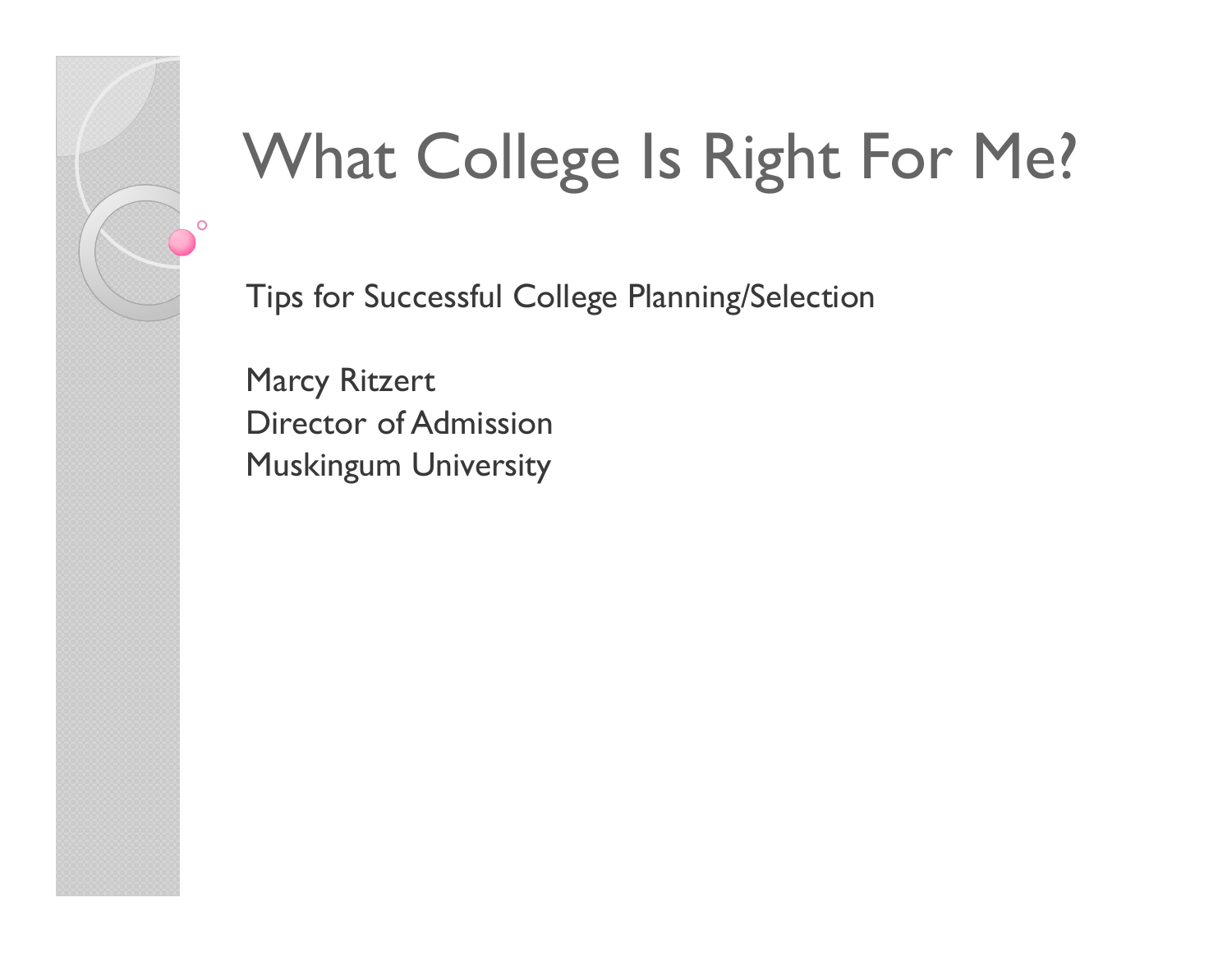### What College Is Right For Me?

- Goal of session is to assist with college planning and tips for choosing the right college.
- $\bullet$ • You can begin planning as early as 9<sup>th</sup> grade.
- By planning early, you can alleviate some stress.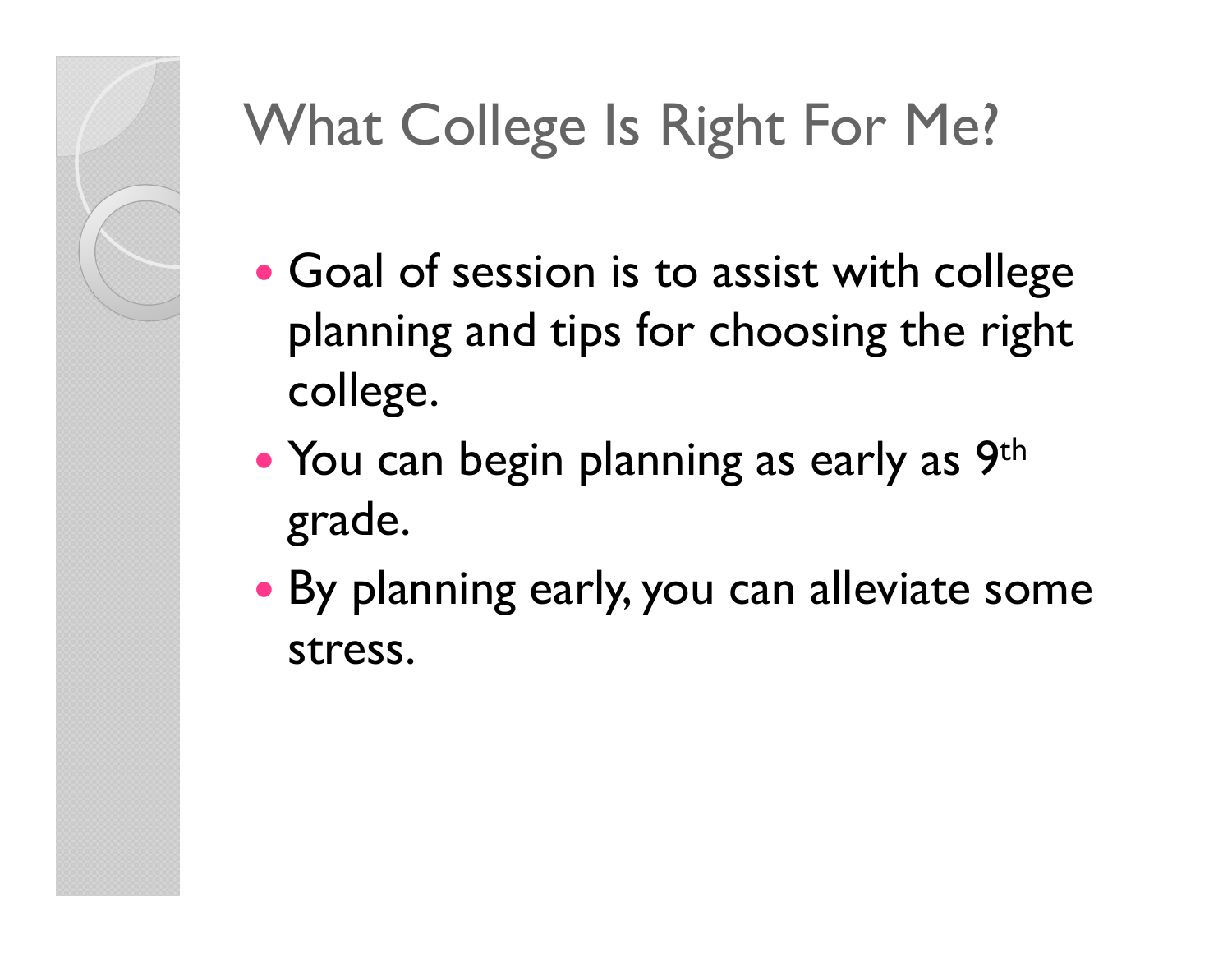### Why Go To College?

- Increasing the chances for a good paying job.
- Increasing the chances of always being employed.
- Most good jobs require more than a high school diploma.
- Gives you a broad base of experiences (meeting new people, taking different kinds of classes, finding new interests).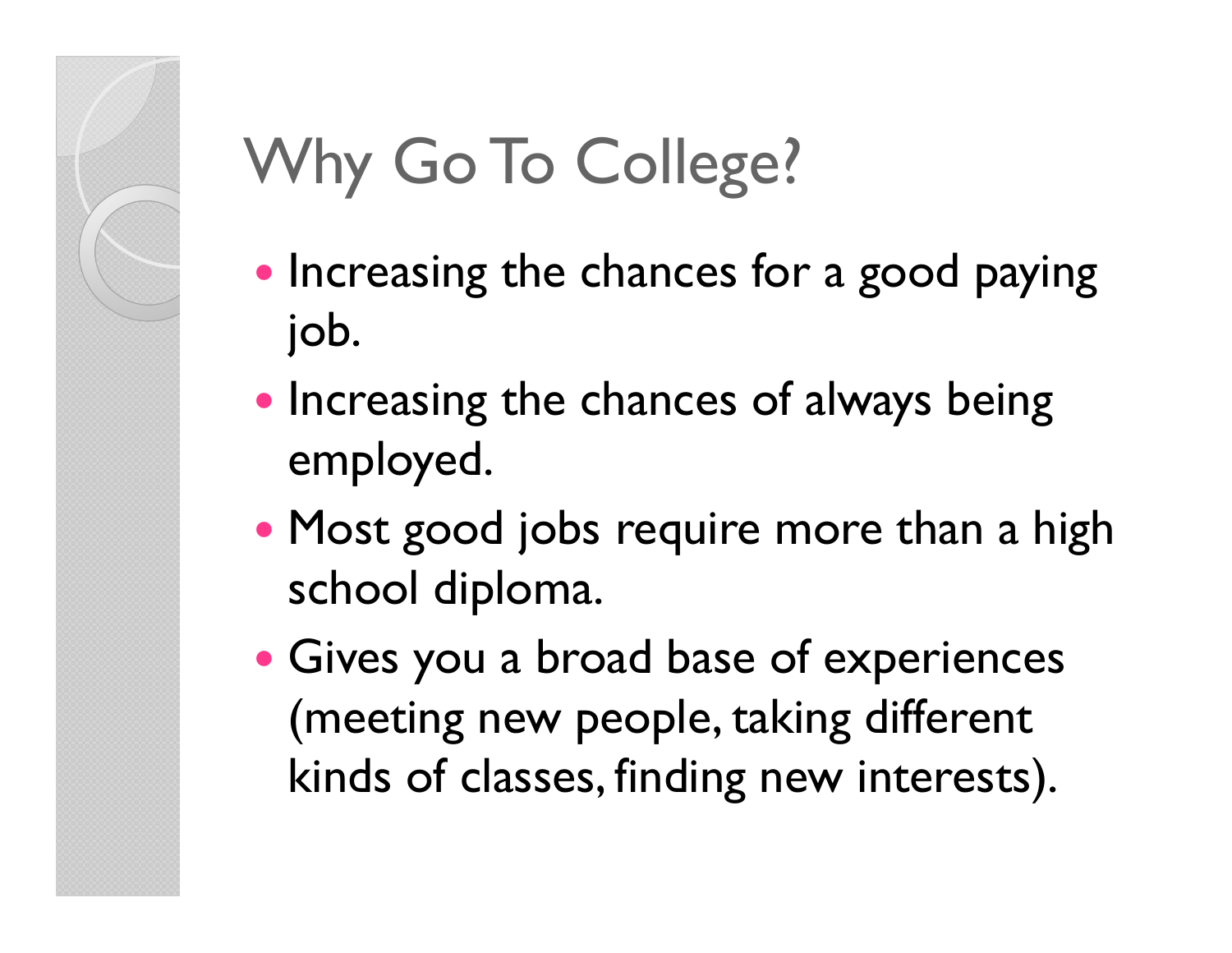### The College Prep Curriculum –Most Important!

- Four years of CP English.
- Three years of math  $-$  Algebra I,<br>Geometry and Algebra II Geometry, and Algebra II.
- Three years of sciences, including Biology, Chemistry and Physics.
- Three years of social studies.
- Some colleges require foreign language, visual or performing arts, computer science, etc…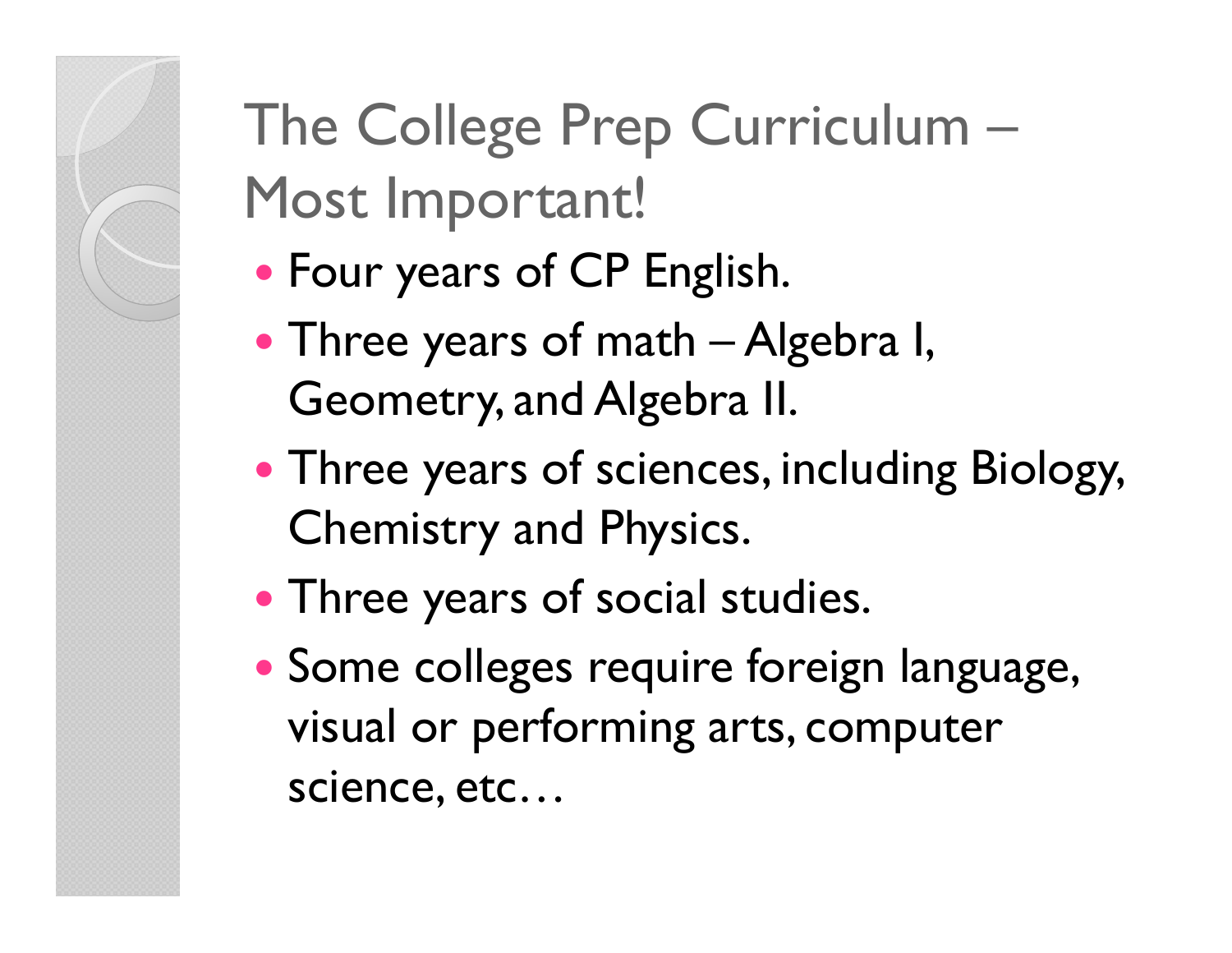# Applying To Colleges

- College entrance requirements.
	- Types of Admission
- Take admission tests.
	- ACT or SAT
	- Test optional schools
	- How many times?
- $\bullet$  Give yourself a fair chance. Apply to 3-5 schools.
- Timeline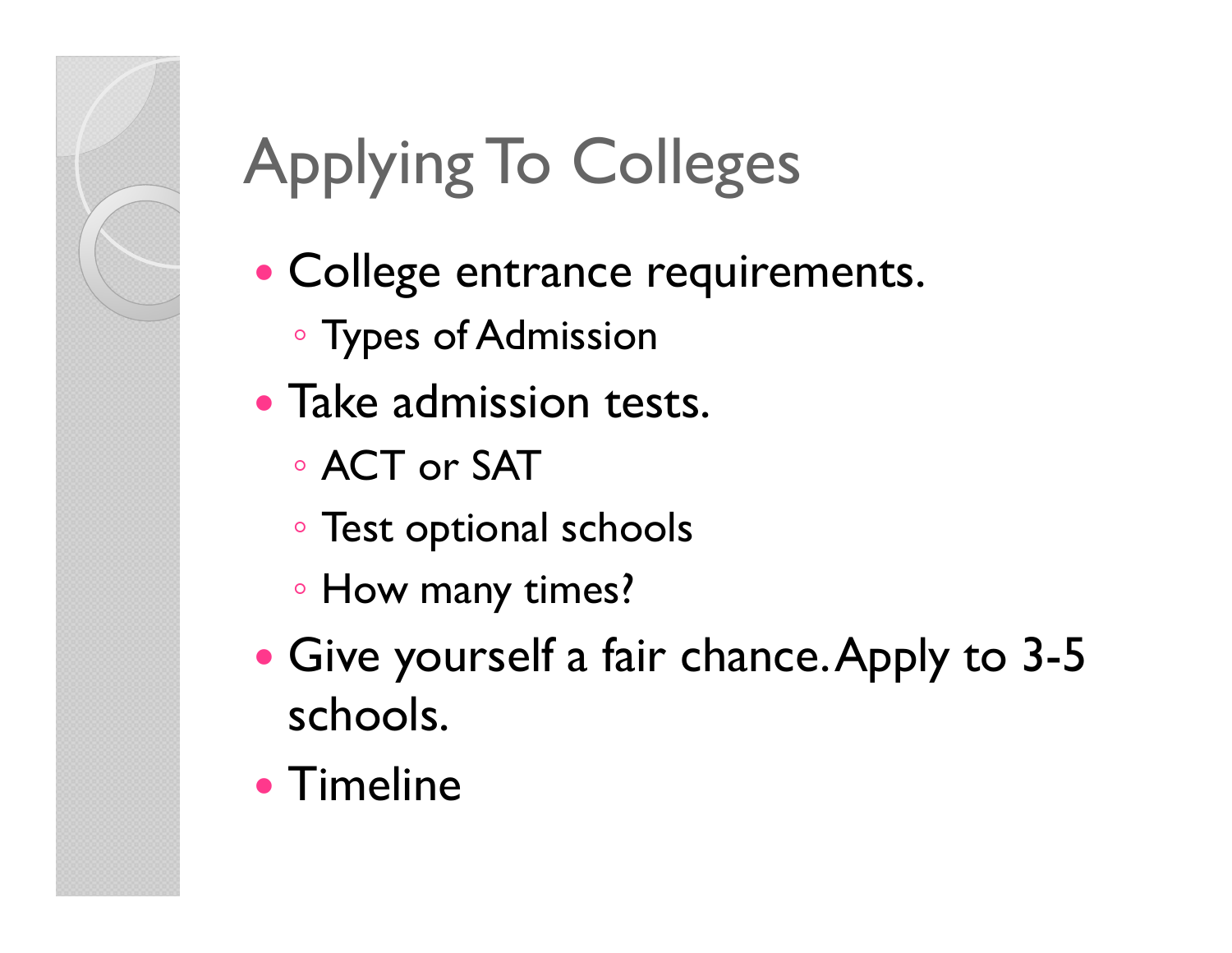### Choosing a College

- Identify important factors Location,<br>Fovironment Size Admission Environment, Size, Admission Requirements, Academics, Financial Aid, Housing, Facilities, Campus Activities.
- What are **YOUR** reasons for attending college?
- List, compare, and **VISIT** colleges.
- $\bullet$ • Questions to ask...
- Make final decisions.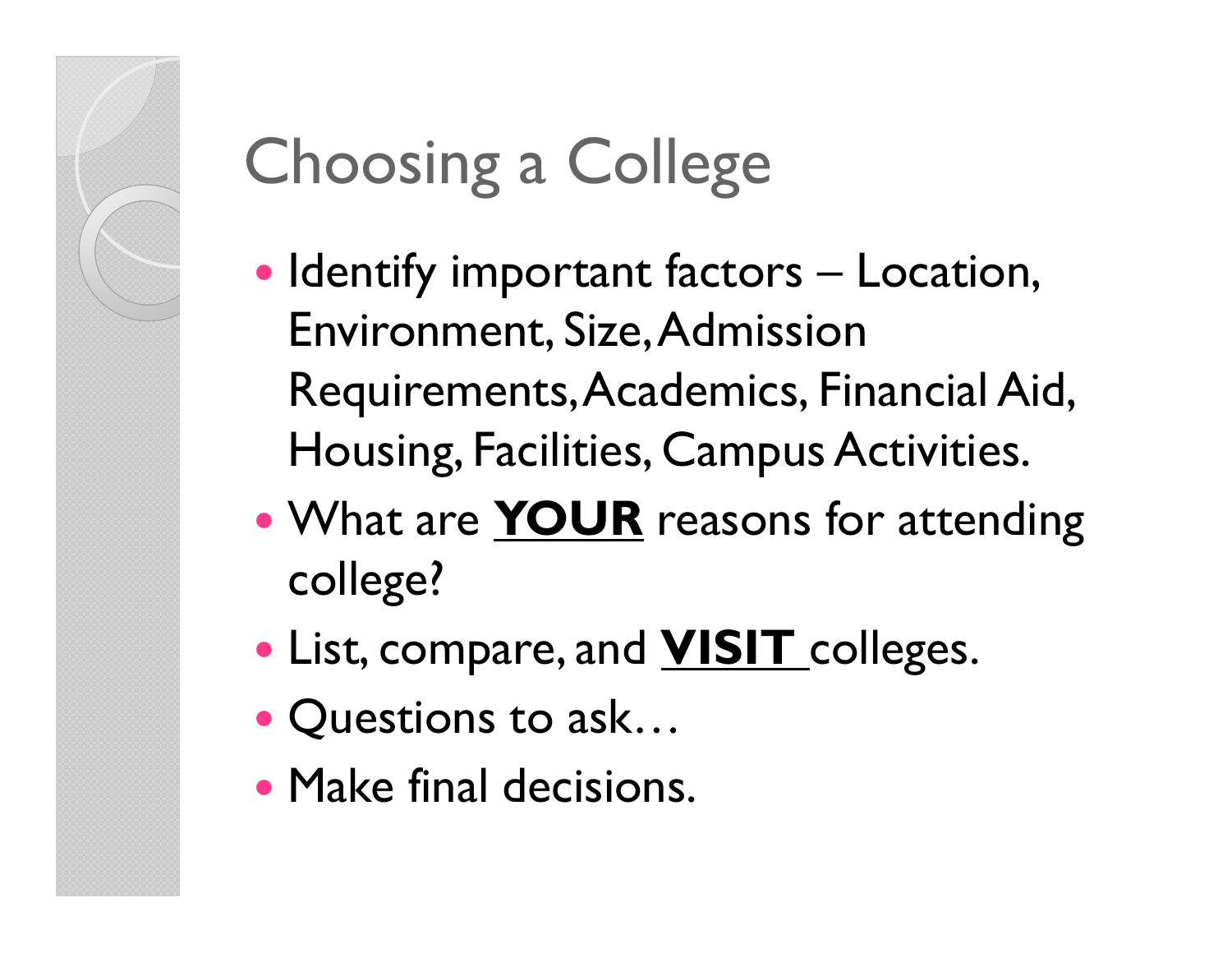### Master the Campus Visit

- Decide kind of tour (group or individual)
- Do some research
- Listen to your gut
- Ask questions of your tour guide
- $\bullet$ • Is meeting with a professor important?
- $\bullet$ • Coach?
- Be engaged this is your visit!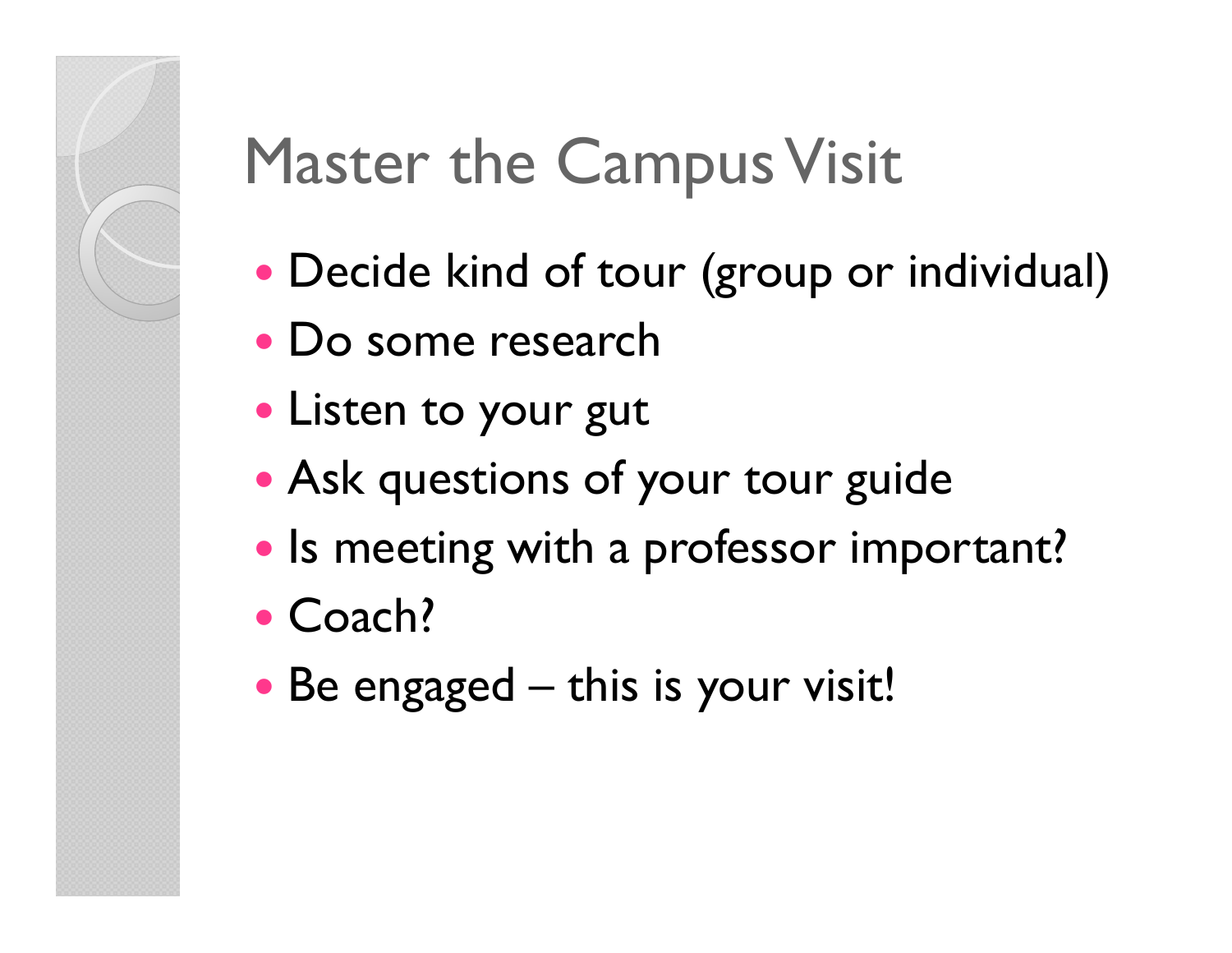



### **Ask the Right Questions**

#### A worksheet to help you choose your best college

Visiting colleges is an important part of the college selection process. Successful college visits give you a glimpse into what your life might be like if you decided to attend that college or university and if it matches with what you want.

Asking the right questions to the right college staff can go a long way in helping you draw out important information to make an educated decision. Use this worksheet as a guide on your next campus visit and gather the information you need during your visit.

### A tool for your campus visits

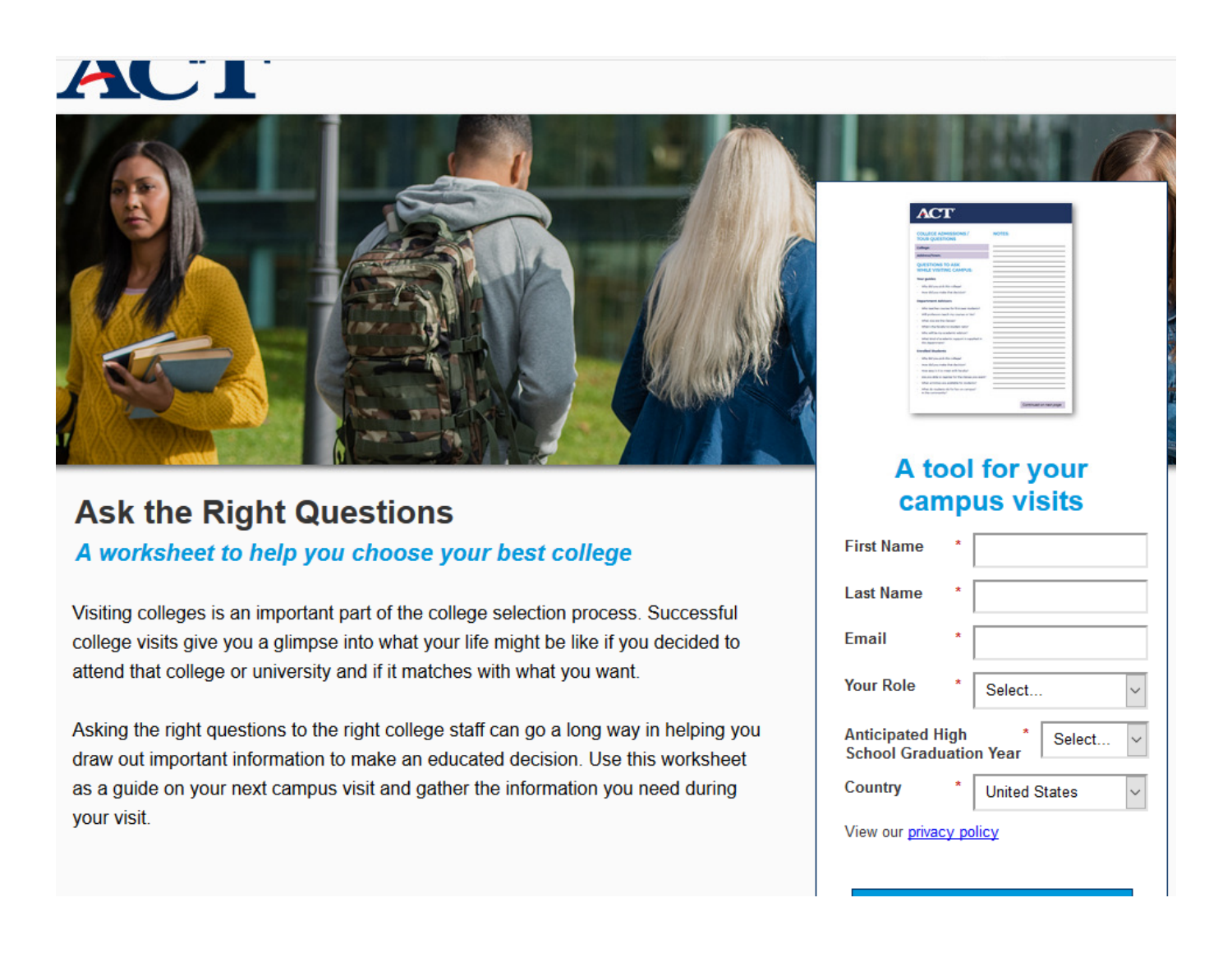### Develop a Plan To Finance Your Education

- Determine college costs.
- · Investigate all possible resources.
- Apply for financial aid as early as possible.
- Don't rule out a school because of costs.
- Plan to be done with the selection process by May 1 (at the very latest!)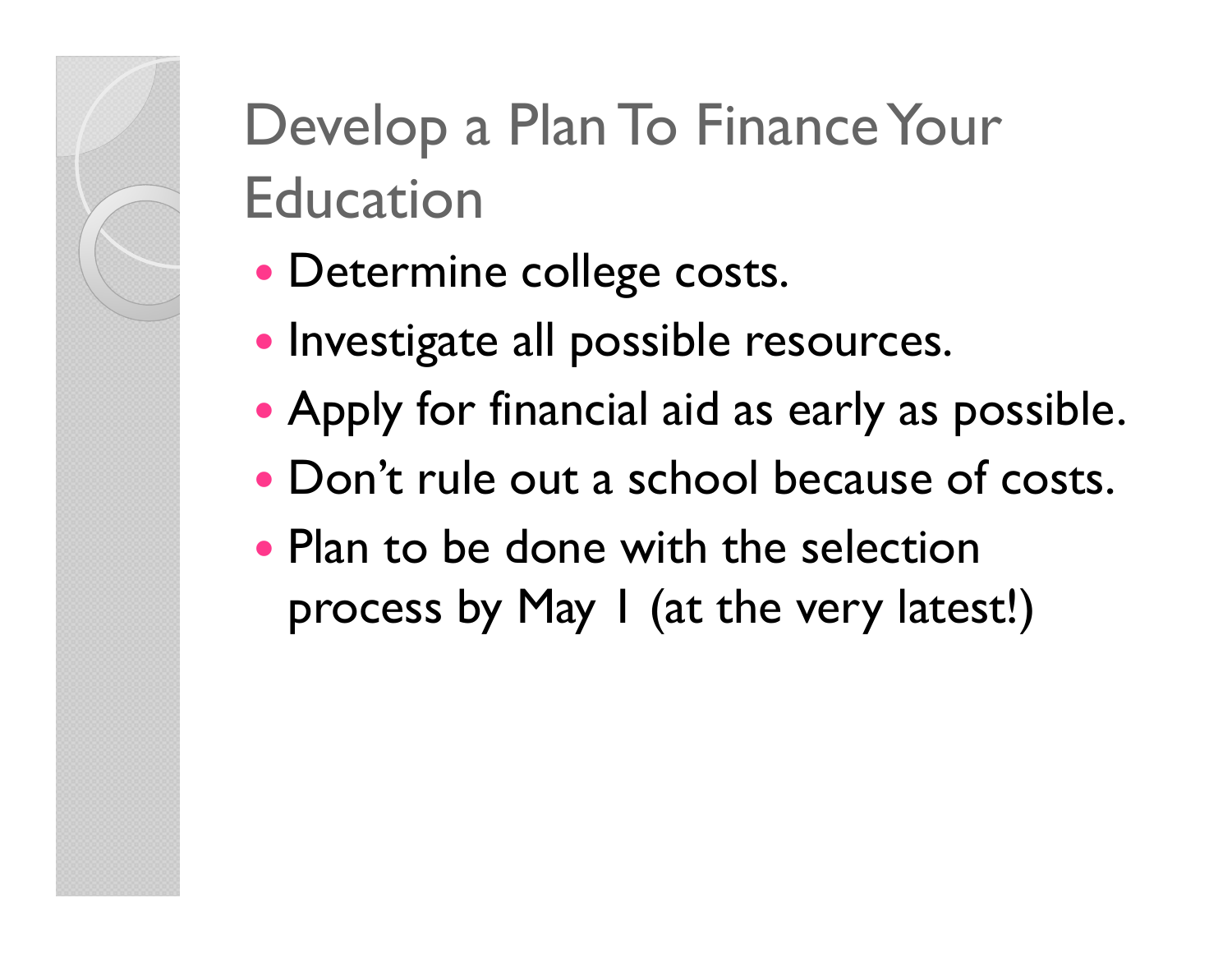

#### FREE E-BOOK DOWNLOAD

#### Learn how to pay for college with this free eBook-**Financial Aid: Paying for College and University.**

Featuring simple explanations, checklists, and a cost comparison worksheet, we'll walk you through the process of finding financial aid, applying for assistance, and choosing the college that best fits your goals and your budget. The right tools and resources can make paying for college much simpler.

This eBook will lead you through:

- The basics of financial aid
- Where to find help paying for college
- How to apply for financial assistance
- Estimating and comparing the costs of your college choices
- . Ways to reduce and pay for the costs financial aid doesn't cover

| <b>First Name</b>  | $\star$                |
|--------------------|------------------------|
| <b>Last Name</b>   | $\ast$                 |
| <b>Email</b>       | $\star$                |
| Institution        |                        |
| Role               | Select<br>$\checkmark$ |
| <b>READ IT NOW</b> |                        |

Check out these other great **resources**